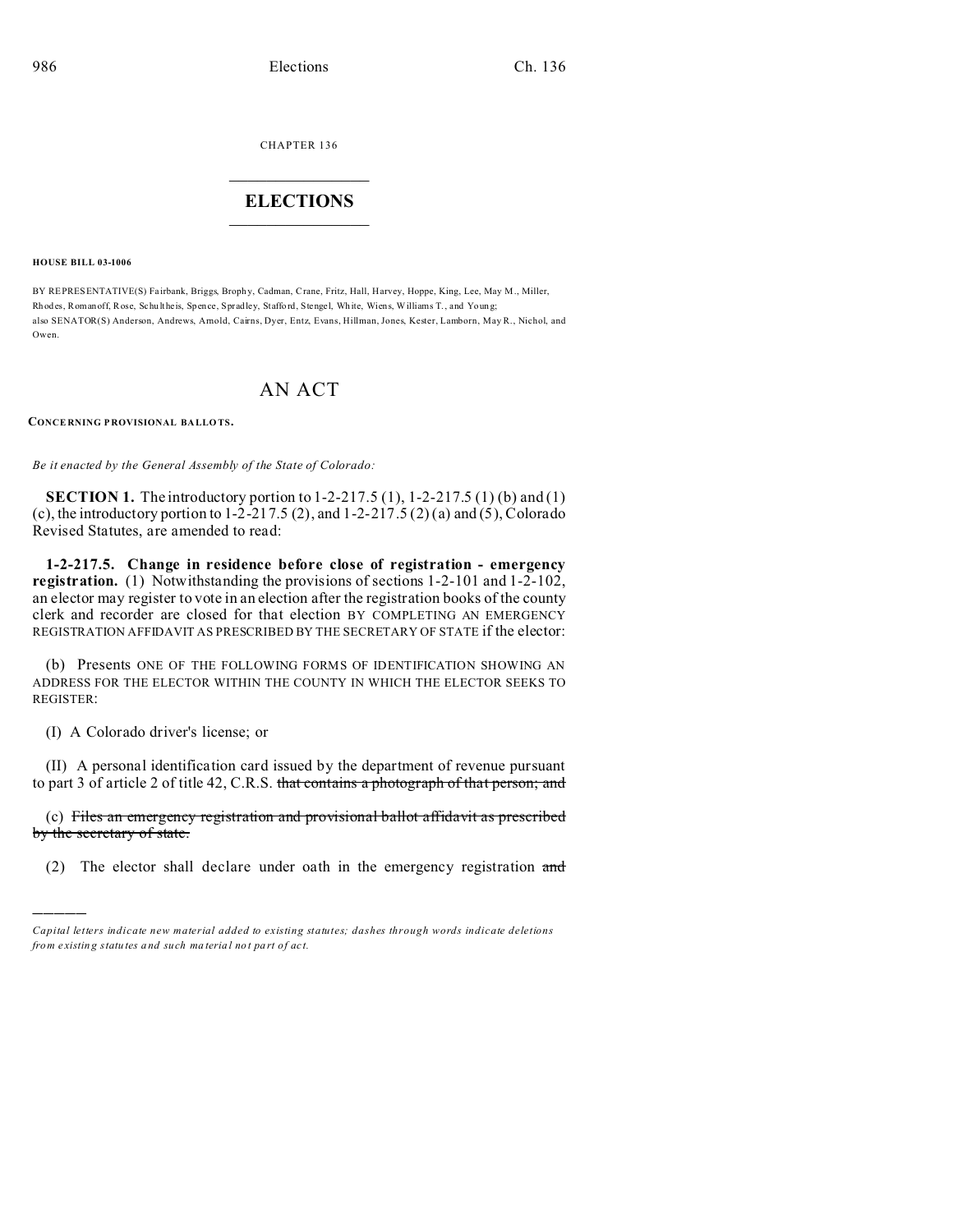## Ch. 136 Elections 987

provisional ballot affidavit that the elector wishes to register to vote in the election in the precinct and county for which the registration books are closed and that either:

(a) The elector was registered to vote in a different county prior to the close of the registration books, had no knowledge that he or she was required by law FAILED to register with the county clerk and recorder within the prescribed period after a change of residence to a different county, and has not and will not cast a vote in the election in the county of previous residence; or

(5) An elector changing registration on an election day pursuant to this section may vote in the office of the county clerk and recorder or in the precinct where the new address is located. IF THE ELECTOR'S QUALIFICATION TO VOTE CANNOT BE IMMEDIATELY ESTABLISHED AT THE OFFICE OF THE COUNTY CLERK AND RECORDER, THE ELECTOR MAY VOTE BY PROVISIONAL BALLOT.

**SECTION 2.** 1-9-301 (1) and (3), Colorado Revised Statutes, are amended, and the said 1-9-301 is further amended BY THE ADDITION OF THE FOLLOWING NEW SUBSECTIONS, to read:

**1-9-301. Provisional ballot voting.** (1) At all ANY primary and OR November coordinated elections ELECTION conducted pursuant to this title, a voter claiming to be properly registered but whose qualification or entitlement to vote cannot be immediately established upon examination of the registration list for the precinct or upon examination of the records on file with the county clerk and recorder shall be entitled to vote a provisional ballot upon completion of the provisional ballot affidavit. IF THE VOTER:

(a) PRESENTS ONE OF THE FOLLOWING FORMS OF IDENTIFICATION SHOWING AN ADDRESS FOR THE VOTER WITHIN THE COUNTY IN WHICH THE VOTER SEEKS TO VOTE:

(I) A COLORADO DRIVER'S LICENSE; OR

(II) A PERSONAL IDENTIFICATION CARD ISSUED BY THE DEPARTMENT OF REVENUE PURSUANT TO PART 3 OF ARTICLE 2 OF TITLE 42, C.R.S.; AND

(b) COMPLETES A PROVISIONAL BALLOT AFFIDAVIT IN ACCORDANCE WITH SECTION 1-9-304.5.

(3) The provisional ballot envelope  $\frac{f_{\text{total}}}{f_{\text{total}}}$  shall be printed with instructions on the voting and handling of provisional ballots drafted by the secretary of state.

(4) A VOTER WHO MOVES FROM ONE PRECINCT TO ANOTHER PRECINCT IN THE SAME COUNTY OR TO ANOTHER COUNTY LATER THAN THE THIRTIETH DAY BEFORE AN ELECTION IS NOT PROPERLY REGISTERED AT THE NEW ADDRESS FOR PURPOSES OF THIS SECTION AND MAY NOT VOTE A PROVISIONAL BALLOT, BUT THE VOTER MAY VOTE IN THE PRECINCT WHERE REGISTERED PURSUANT TO SECTION 1-2-217.

(5) THE PROVISIONAL BALLOT AFFIDAVIT SHALL CONSTITUTE A VOTER REGISTRATION FOR THE VOTER FOR FUTURE ELECTIONS. ANY PREVIOUS VOTER REGISTRATION FOR THE VOTER SHALL BE CANCELLED PURSUANT TO SECTION 1-2-603 (1).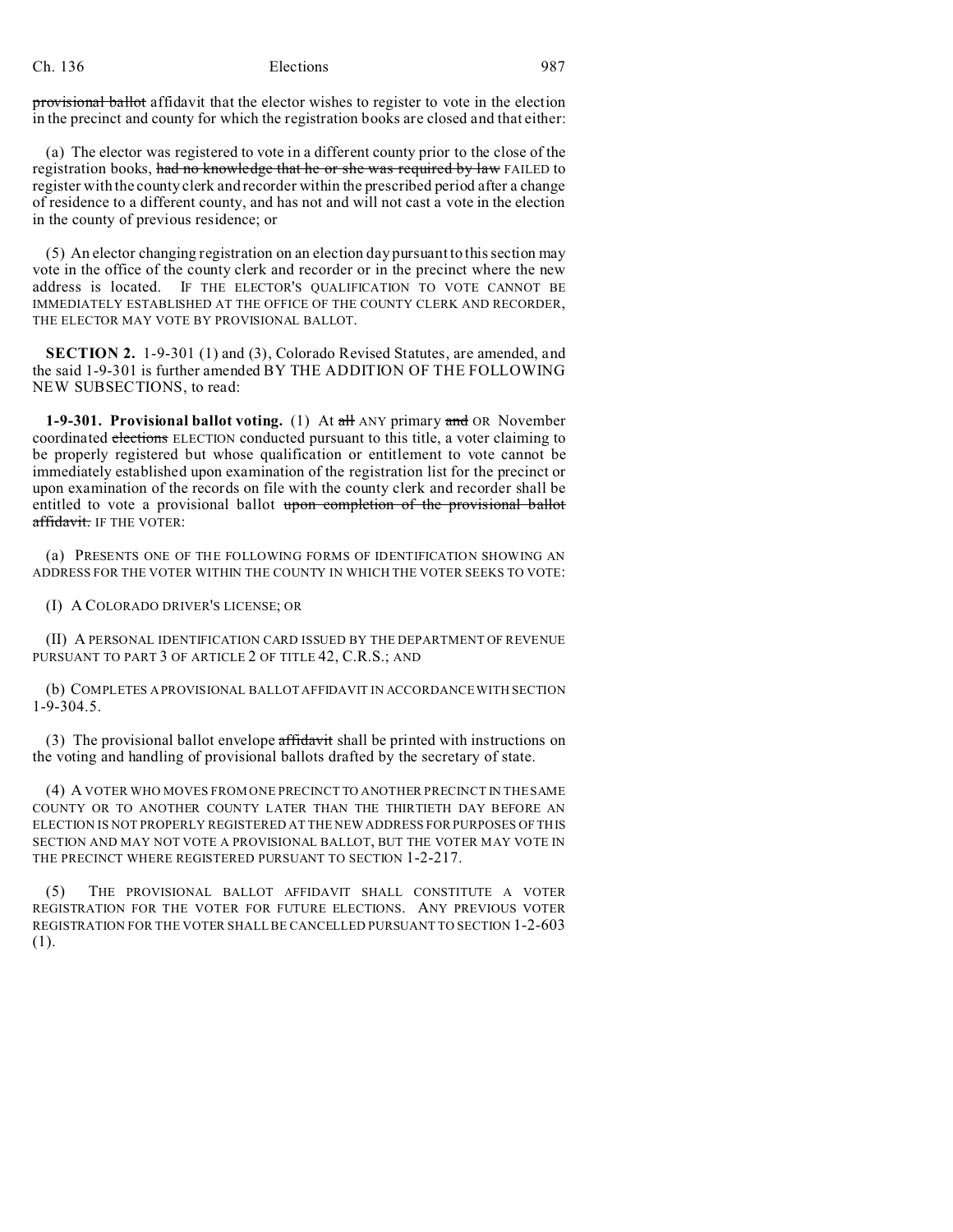988 Elections Ch. 136

(6) IF THE VOTER DOES NOT COMPLETE AND SIGN THE PROVISIONAL BALLOT AFFIDAVIT OR IF THE VOTER DOES NOT PRESENT THE REQUIRED IDENTIFICATION, THE BALLOT SHALL NOT BE COUNTED UNLESS THE COUNTY CLERK AND RECORDER OR DESIGNATED ELECTION OFFICIAL DETERMINES THAT THE VOTER WAS PROPERLY REGISTERED IN THE PRECINCT AND COUNTY.

**SECTION 3.** Part 3 of article 9 of title 1, Colorado Revised Statutes, is amended BY THE ADDITION OF THE FOLLOWING NEW SECTIONS to read:

**1-9-304.5. Provisional ballot affidavit.** THE PROVISIONAL BALLOT AFFIDAVIT SHALL BE PRINTED ON THE PROVISIONAL BALLOT ENVELOPE AS FOLLOWS:

"I, po solemnly affirm that I am a citizen of the United STATES, THAT I HAVE ATTAINED THE AGE OF EIGHTEEN YEARS, AND THAT I HAVE RESIDED IN THE STATE OF COLORADO AND IN MY PRESENT PRECINCT AT LEAST THIRTY DAYS BEFORE THE ELECTION. I FURTHER AFFIRM THAT THE ADDRESS INDICATED IN THIS AFFIDAVIT IS MY SOLE LEGAL RESIDENCE AND THAT I CLAIM NO OTHER PLACE AS MY LEGAL RESIDENCE. I FURTHER AFFIRM THAT:

I REGISTERED TO VOTE IN MY COUNTY AND PRECINCT OF RESIDENCE IN THE STATE OF COLORADO PRIOR TO THE CLOSE OF THE REGISTRATION BOOKS; OR

I WAS REGISTERED TO VOTE IN THE STATE OF COLORADO AND MOVED TO MY COUNTY AND PRECINCT OF RESIDENCE AT LEAST THIRTY DAYS BEFORE THE ELECTION, BUT FAILED TO REGISTER WITH THE CLERK AND RECORDER OF MY COUNTY OF RESIDENCE; OR

I APPLIED TO REGISTER TO VOTE PRIOR TO THE CLOSE OF REGISTRATION BY FEDERAL POSTCARD APPLICATION OR MAIL REGISTRATION APPLICATION, OR I APPLIED TO REGISTER AT A VOTER REGISTRATION AGENCY DESIGNATED PURSUANT TO SECTION 1-2-504, COLORADO REVISED STATUTES.

I FURTHER AFFIRM UNDER PENALTY OF LAW THAT I AM AN ELIGIBLE ELECTOR, THAT I HAVE NOT AND WILL NOT CAST ANY VOTE IN THIS ELECTION EXCEPT BY THE ENCLOSED BALLOT, THAT I WILL NOT VOTE IN ANY OTHER PRECINCT, COUNTY, OR STATE, AND THAT MY BALLOT IS ENCLOSED IN ACCORDANCE WITH THE PROVISIONS OF THE "UNIFORM ELECTION CODE OF 1992", ARTICLES 1 TO 13 OF TITLE 1, COLORADO REVISED STATUTES.

WARNING: IT IS A CRIME TO MAKE A FALSE AFFIRMATION AS TO YOUR QUALIFICATIONS TO VOTE. A PERSON WHO VOTES BY KNOWINGLY GIVING FALSE INFORMATION REGARDING HIS OR HER PLACE OF PRESENT RESIDENCE COMMITS A CLASS 6 FELONY PUNISHABLE BY A FINE OF UP TO \$100,000 AND/OR IMPRISONMENT FOR UP TO 18 MONTHS.

| SIGNATURE: | odress.<br>$\blacktriangle$<br>, טשבתי |
|------------|----------------------------------------|
| ∽<br>DAIL. |                                        |

THE ELECTION JUDGE SHALL MARK, ON A SPACE PROVIDED, ON THE PROVISIONAL BALLOT ENVELOPE, AS PRESCRIBED BY THE SECRETARY OF STATE, INDICATING THAT THE ELECTOR HAS FAILED TO PROVIDE REQUIRED VOTER IDENTIFICATION.